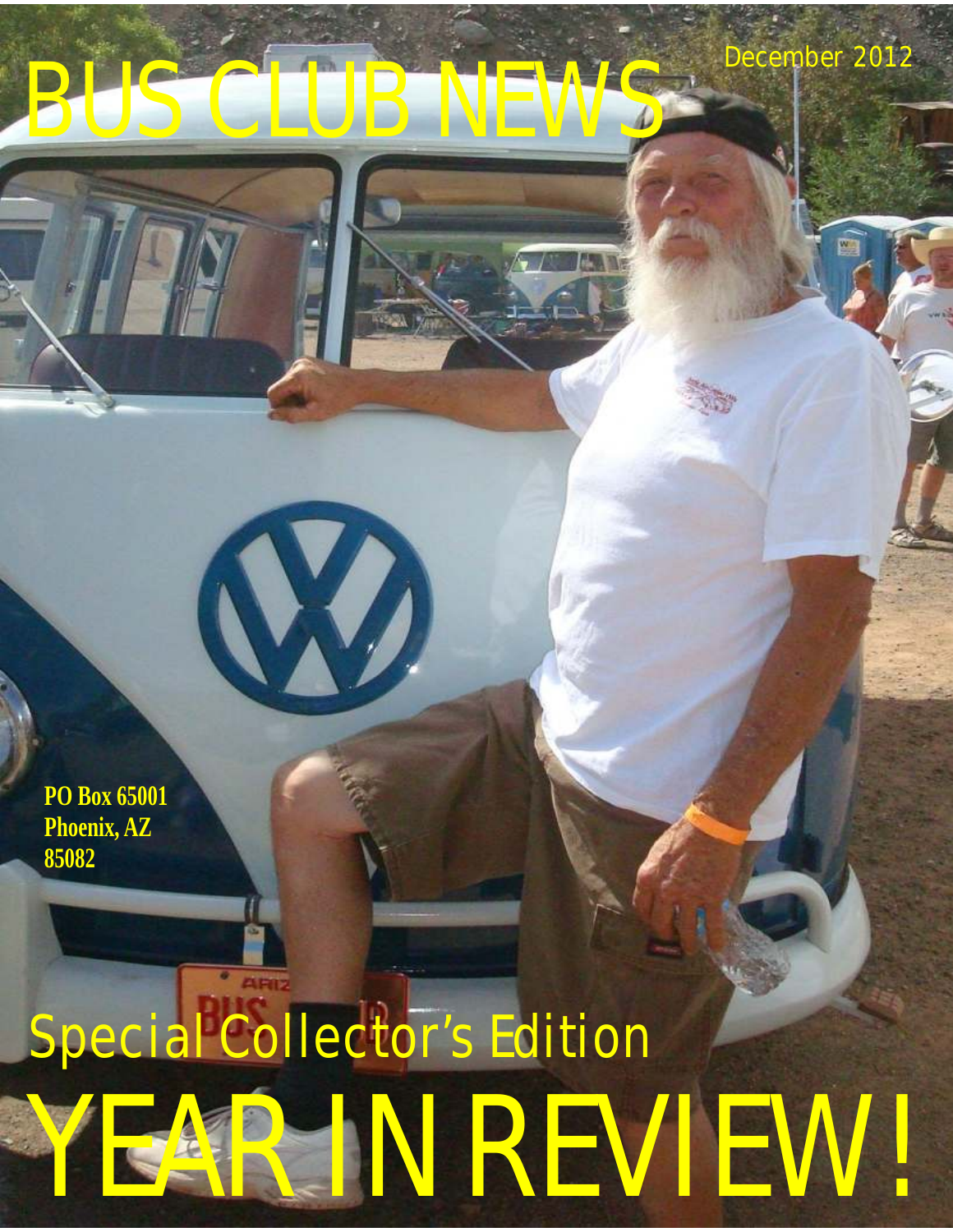The Prez speaks...... d'eaurvis(sp?) (pronounce: horse door those who show AND show AND show AND show AND show AND show AND show AND show AND show AND show AND show AND show AND show AND show AND show AND show AND show AND

Hello loyal readers of this quality publication, tiz I with some end of the year thoughts, comments, reminders & suggestions designed to make 2013 as fun and productive (from a club standpoint) as possible. Some of this stuff is relevant, some is informative & some yo have to make your own judgement call about. That being said, let's begin! First, in Wholly cow Batman style, the raffle bus has arrived and the reparations have already begun on it. Before Saturday the 22nd, assuming all is naught with the Mayan calendar, we hope to have a list of tin pieces & assorted other parts to obtain for next year raffle bus. The "Raffle Bus Scavenger List" will be made available before the Lake Havasu event so if you attend BBB in January you can easily shop for raffle bus parts & drop them off at our club booth so we can cross them off our list and give credit to the donors. Convenient eh? Our repair project chief C.Jacobsen is somewhat hyped about next years project to the extent that he is predicting a 'ready for paint' status by the end of February 2013. Wow. Quite the aggressive schedule of this raffle bus. Personally I would love to see and take great pride in bragging about this bus and it's accelerated repair schedule even if it cost me a bill. That being said there are always questions about what to bring to these repair parties, and so I've compiled a list for the novice raffle bus work party attendee based on my experience from past years.

- Bus Club Work Party Must Haves...List
- Good leather gloves for handling sharp steel
- Latex gloves for chemicals, grease, oil, paint
- Libations thinks otherwise. Good to see new member  $\mathcal{L}_{\text{max}}$  at the light parade this year.
- Ear protection And transplanted from Missouri, Roy & family. It was good to see you out at the Christmas good to see you out at the Christmas good to see you out at the Christmas good to see you out at the Christmas good
- Eye protection  $\mathsf{P}$  are reading this, the Smithsonian museum called and wanted and wanted and wanted to  $\mathsf{P}$
- Long pants weather permitting
- Long sleeve shirt weather permitting.
- Snacks, chips, peanuts in shell, \$5 hot & readys
- Sander w/ various grits  $100 400$  grit
- Pneumatic grinder / electric grinder
- Disks for grinders.
- Sanding block
- Ziplock bags
- Sharpie pens

So, some of these things are good. Great if you bring them all to use. Some things are meant for cold weather, other things meant for warmer weather, obviously. Big thing is to have fun & try not to hurt yourself.

2013 Jamboree XXIII Dates: Mark your calendars and I need to call Don to make sure but...Friday Sept 20th thru Sunday Sept 22nd. This is the weekend following a Full Moon. I know, at least we'll be safe from the zombies wandering about, Right?

Club T-shirt Order: They are on their way! I was trying to get to a minimum order of 6 shirts but it never materialized so I'm buying shirts to complete the order & we should have them soon and on your doorstep shortly after.

T-Shirt Contest: Remember that silly little competition we had to paint the Club's Executive suite & mobile hookah lounge at the beginning of this year? Well, we've got winners & we'l going to notify you of them soon.

Offices Available: Just another reminder that in January we're having elections for club officers.

Positions coming up for grabs for a 2 year term include President, Secretary and Sgt at Arms. We're looking for nominations for these positions and we need them soon 'cause we're voting in January for them. Bus club is bringing back the tradition of serving hors

T

h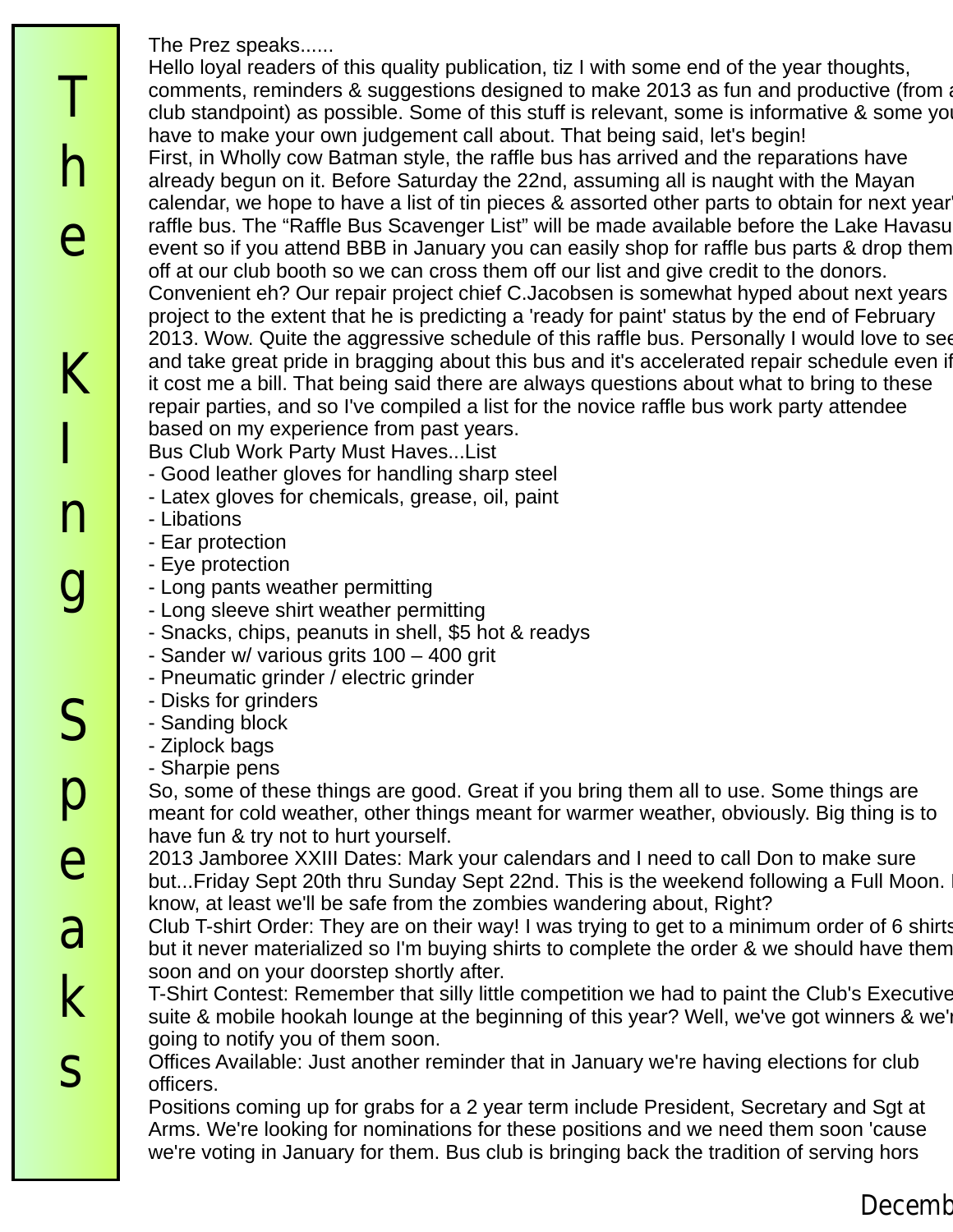d'eaurvs(sp?) (pronounce: horse doovers) at the January meeting for those who show AND VOTE for the officers. Come early and listen to the board hammer out decisions for the club and you'll have the opportunity to participate. Fun right?

- Meeting Night Change: Looking at our Bus Club social calendar, I'm seeing a lot of schedule conflicts with having the general meeting on the third Wednesday of the month, so the board was thinking of moving the general meeting to the Second Wednesday of the month while we're thinking about combining the board meeting with the club meeting.
- would nave made everything go a bit smoother at the help desk. Keep in mind if the bill of<br>sale was procured, DO NOT use the name of Joseph Schmoseph as the previous owner. s Calendaria Details on this change are still to follow & we should have a decision cranked out by the January meeting but just incase keep BOTH Wednesday nights open in January. Little note of interest: As I spent most of my morning last Tuesday at the Arizona DMV getting a trailer licensed, titled, VINed & tagged, I realized that a "bill 'o sale" probably would have made everything go a bit smoother at the help desk. Keep in mind if the bill of Evidently this guy sells MANY vehicles during the year and the DMV has a close watch on everything he sells. Joseph Blowseph is another character to be wary of.
	- If you don't like what you're reading, then by all means contribute. The Bus Club's News center is always looking for accurate, concise, riveting articles to publish about buses, bus experiences, bus history & such. That and we're tired of stealing thirty year old articles from Arizona Highways magazines like last months issue had. Did no one recognize that article from August of 1977? Jeez people, get out & try reading for a change.
	- WELCOME NEW MEMBERS! This is a piece were bringing back as well, unless our editor thinks otherwise. Good to see new member Robert & his dad at the light parade this year. And transplanted from Missouri, Roy & family. It was good to see you out at the Christmas Party. Note: Roy, if you're reading this, the Smithsonian museum called and wanted to
- borrow your bus for an exhibit. I can forward you their - Long shirt weather permitted and such a single street shirt weather.
	- David & Angie, wow. Tough call to make choosing between bus club friends or family. Or was it? I don't think of having lost some nice participative members, I just have to wait longer to see them between shows.
		- Welcome new members! Hey, we've been kind of lax about giving a shout out to our recent joining members, So we're doing it now! Welcome to our humble Bus Club: David Dorsey, Clay Bagley, Ray Vorbeck, Gary & Donna Lampinen, Mindy Lively, Robert McCarthy, Alex Grant, David Robertson, Leigh Ann Roberts, Joyce Boyd , Richard Uskat, Chris Wika, James Roberts, Luke Sheppard, Drew Simon, Troy Levitt, Greg Yerkes, Rick Savko, Mike Jernigan, Scott Welch, Roy Jonas, Cathy Mazer, Jaime & Renata Macy, Elena Bennett & Kristin Lampinen. Welcome to the Arizona Bus Club and I hope to see you all at BBB in Lake Havasu this coming January.



Why strain yourself when you can read the news online?

 $\mathbf I$ 

 $\mathbf{S}$ 

 $\blacksquare$ re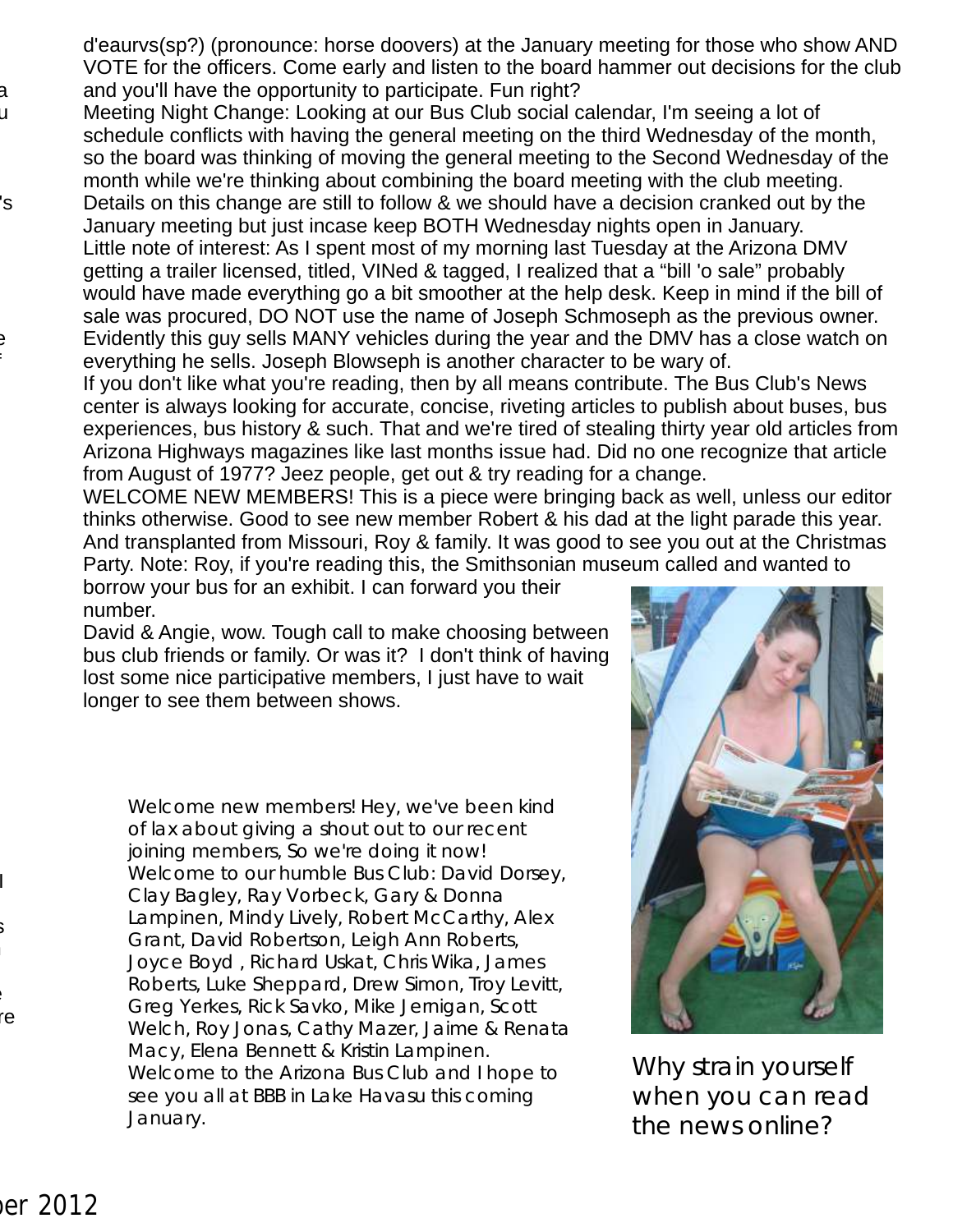## 2012 YEAR II The News Nobod



Wiley Roberts (this month's cover model) set a personal distance record by driving his bio-diesel bus from his home in Hereford to Tierra del Fuego and back using only French fry grease and a trained squirrel named Bruce. "It was a great trip" he explained "except for the 40 pounds I gained eating all those dang fries!" The only wrinkle was being detained by the authorities in Guacamole

after they received a tip that the bus was a rolling

bomb...Turns out the Spanish word for grease sounds a lot like plastique. Luckily Wiley had prepared for such an encounter by bringing his co-



pilot and translator Emir with him who arranged for his release from jail using nothing more than her shining personality and an envelope stuffed with \$100 bills from an old Monopoly game she'd brought along to pass the time.

**Chad Jacobson issued a recall notice** on his famous burn barrels after some owners complained about unwanted

acceleration and braking problems. It seems that driving around in a red hot washing machine tub can lead to issues with stability and traction. Chad's new modifications

include 14" rims and six point harnesses custom made for the operator. Hydraulics can be ordered but expect a wait until after Arbor Day.

Melissa Jess announced from Alaska the grand opening of her new fish restaurant



located next door to the no-kill salmon shelter. Crowds were treated to gourmet dishes culled from generations of Jess Family recipes. Melissa declined to comment on rumors that salmon brought to the shelter were ending up next door on the menu. "Hey I'm not in

charge of day to day operations you'll have to ask Eli where he gets the fish. Have you tried today's special? It's delicious!" The interview ended as she roared off in a new Bugati Veyron which she purchased after a couple of "really good" yard sales. For the record we enjoyed the salmon but the shelter could use a little





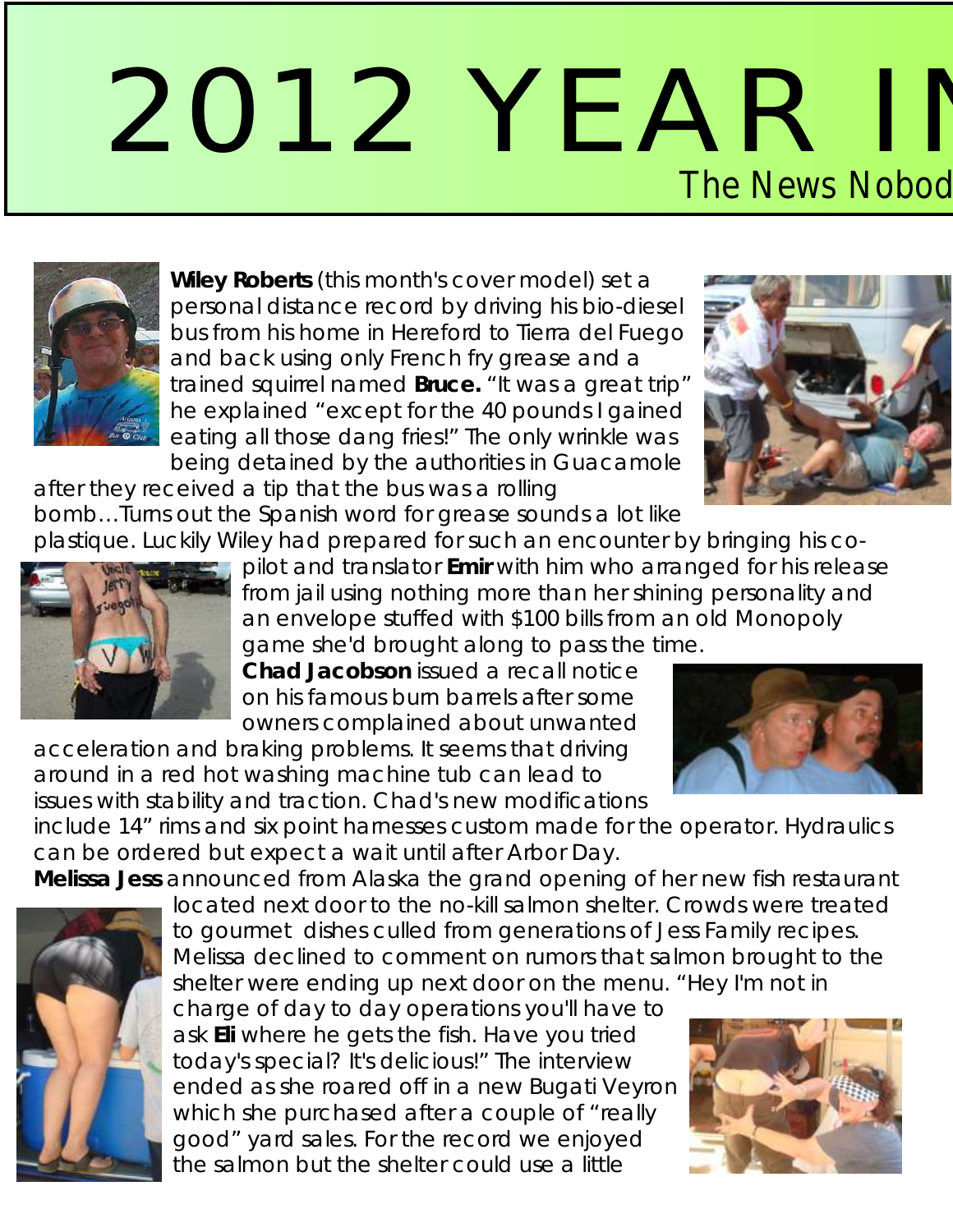## REAR VIEW y Else Will Print!

more sound proofing to drown out the incessant barking from the shelter next door. Ronnie Feitelsen captures the land speed record and slow drag championships driving the same bus. In January he wowed the crowd at Buses by the Bridge by creeping across the finish line just behind his closest competitor then drove the same bus to a world record on the salt flats at Bonneville in August. Ronnie is knowledgeable, helpful and can always be counted on to empty your ice chest of any spare O'Doul's.





**Club photographer Darla Amatsin found** herself thrust into the limelight after some of her personal photographs were leaked to the internet. Included in the bonanza were intimate portraits of Darla's Blue Tick Hound "Hoss" snuggled

up in the pop top of her 74 Riviera along with some "before and after" shots of the **Chad Jacobson** issued a recall notice new laminate on her drain board. Darla put a password on her camera chip to prevent any more unauthorized uploading and wrote it down on a match book so she wouldn't forget it…this has worked well so far in preventing any unauthorized access to the card but Darla can't remember the

password so if anybody finds a matchbook with some writing on it please let her know. Rich Reeder solidified his position as club orator by reciting the lyrics to Bootylicious to an enraptured crowd at Colossal Cave in April. The impromptu campfire carol was met by enthusiastic applause as "Rich Rich" rapped his way into the hearts of his fellow campers. Who would have thought a poor white boy

from Utah would end up ruling the classic rap circuit? Rich is headlining the Gangsta New Year's Eve at Celebrity Theatre. Be sure to request your ABC discount when ordering tickets. So much goes on in this club that we can't keep track of it all and we don't blame you one bit if you hadn't heard of some or all of these exciting news tidbits. 2013 promises to be just as exciting so come to meetings and campouts and stay tuned to the news.



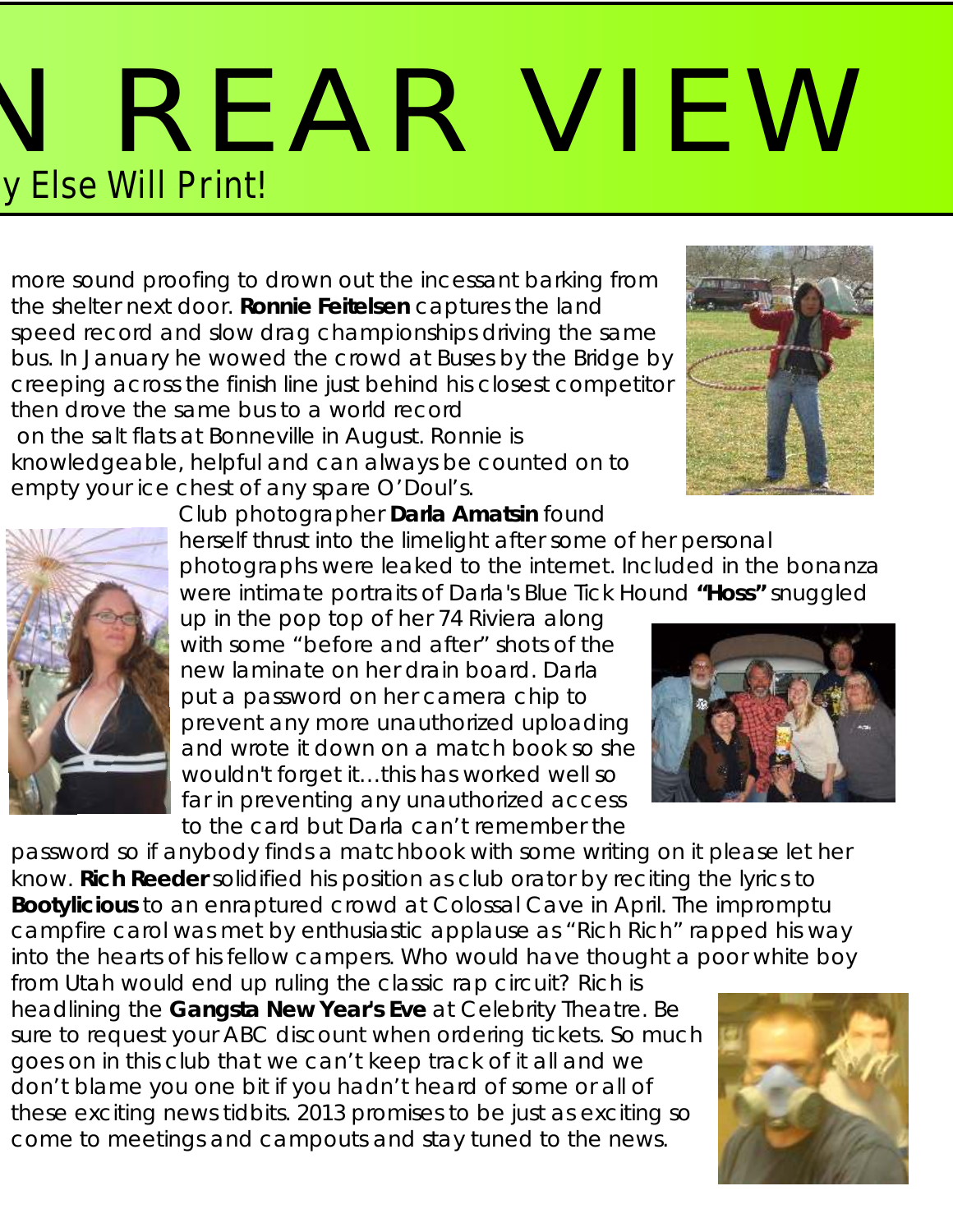#### COMING EVENTS CALENDAR

**January 16th ABC General Meeting and Elections. Offices coming up this year are Sergeant at Arms, Secretary and President each for a 2 year term. Want to run? Go for it! The ABC meets at the historic Jack Swilling Bar at the Pera Club 1 East Continental, Tempe, AZ 85281 Meeting starts at 7pm but usually earlier depending on the price of tea in China. Eat before you arrive or bring something to eat. Full bar including Temptress Jaime who will put a smile on your face while laying down the goods. ABC general meetings are casual affairs with minimal participation and maximum eye candy. When the indoor meeting ends the parking lot party begins. Just come, you'll see.**

**January 17-20 Buses by the Bridge XXX Lake Havasu City Prepare yourself for the biggest BBB in history!** 

**March 24th San Tan VW presents Bug0rama**

**Club-sponsored coming events: in next month's issue we'll try to nail down some dates for Colossal Cave, Pinal Gun Show, JJXXIII and the Christmas Party plus try to guess dates for some of the other local** 



#### **events.**

**Arizona Bus Club Badge Price: \$20**

**This is a Beautiful Arizona Bus Club Badge shaped as the State of Arizona.**

**\*The Inside of the badge is colored as the flag of the state of Arizona.**

**\*There is a split window bus outline in the center of the copper Arizona star.**

**\*This badge was sold at the Jerome Jamboree XX, XXI This badge was made in the USA**

**\*it is 2 3/4" x 3 1/2" x 1/8 thick, it has a good weight**

**\*Put on your Dash, screw to the side of the bus (under front door** 

**near wheel well), mount to a bracket off of the bumper or just place on shelf with other VW mementos**

**\*I am local in Tucson but can ship if you want to send as a gift.**

**\*Proceeds will be given to the Arizona Burn Camp for children.**

**Please contact me yikes64@hotmail.com, on the samba, username : lowbus Or give me a call while at Jerome (520) 661-6626.** 

**Terry Steger (Arizona Bus Club member)**

**\*\*\*Quanities are now very limited \*\*\***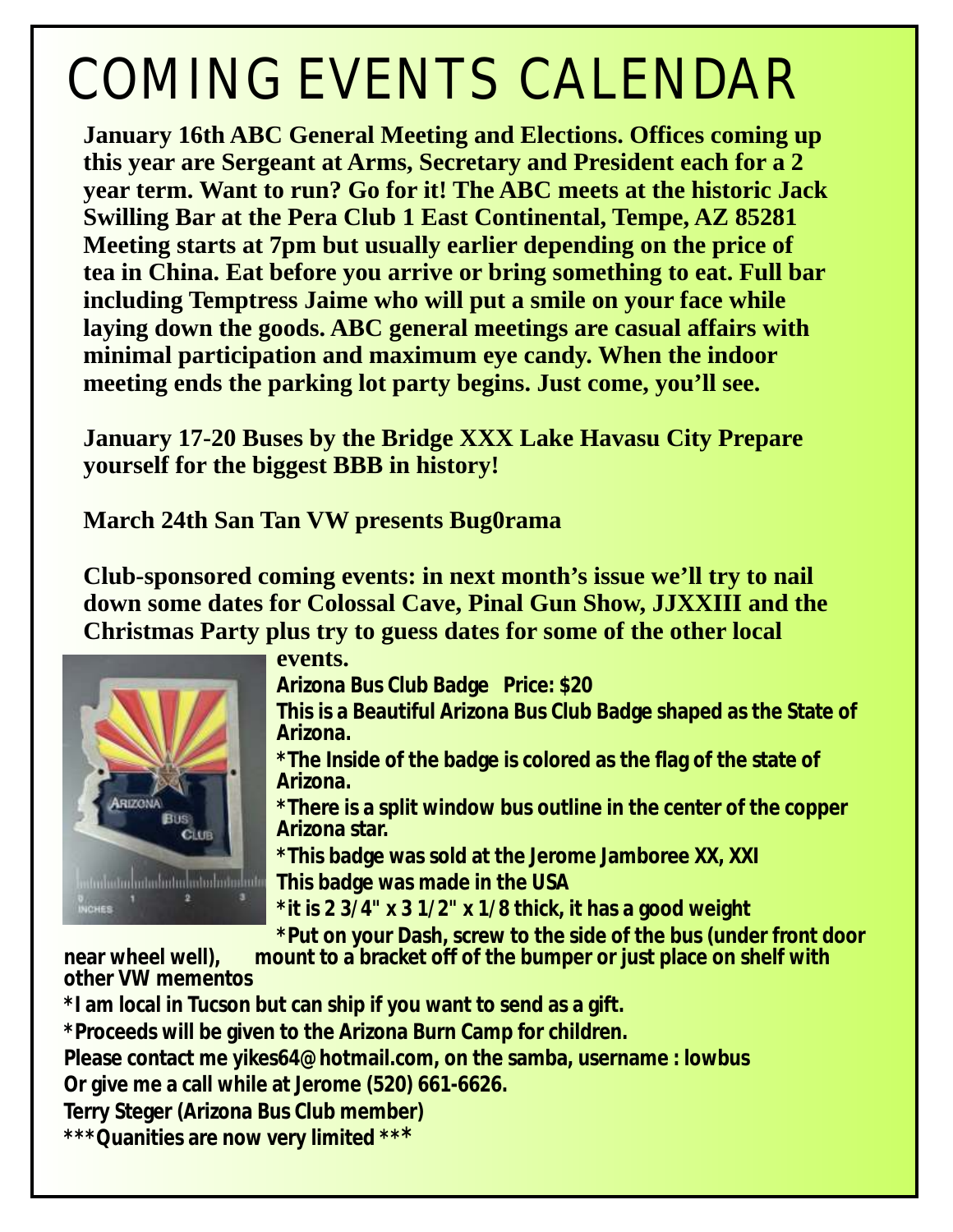

Thank you Jay Roberts for dragging this wreck all the way from New Mexico!



Tear down party pics compliments of Darla Amatsin